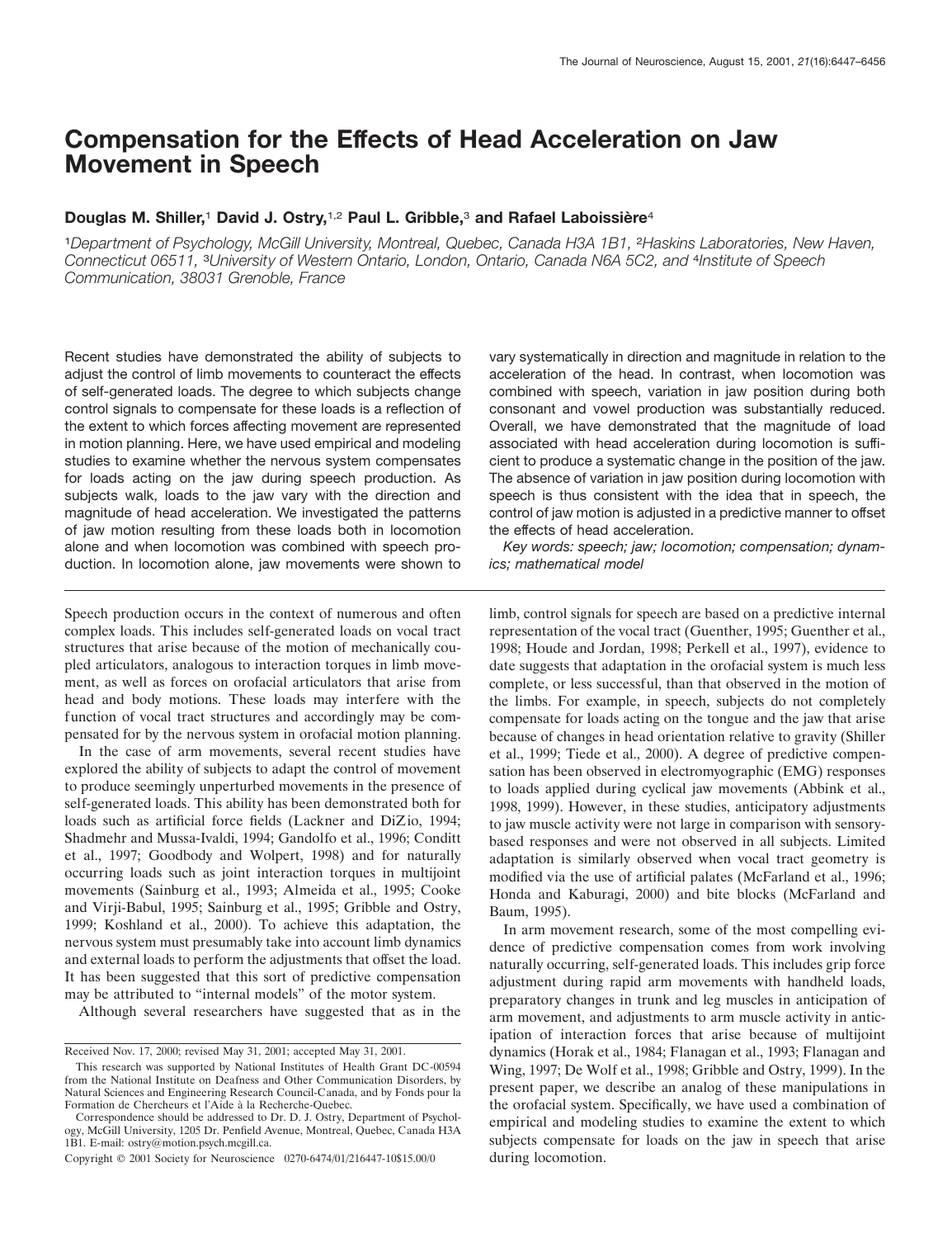

*Figure 1.* As the head accelerates during locomotion, a force is applied to the jaw that is proportional in magnitude but acts in the opposite direction.

As subjects walk or run, forces act on the jaw that vary with the acceleration of the head (Fig. 1). Upward acceleration produces a downward load on the jaw, and downward acceleration produces an upward load. By examining jaw kinematic patterns associated with loads caused by head acceleration, we can address the extent to which the control of speech movements is modified to offset the effects of these loads. If control signals are adjusted, then upward and downward head acceleration during locomotion, which can be shown to be sufficient to affect jaw movement, may have little effect on the position of the jaw during speech production.

# **MATERIALS AND METHODS**

*Empirical study.* Eight subjects were tested, with none reporting any history of speech motor disorder or temperomandibular joint dysfunction. Subjects repeated a series of speech sequences while either walking or running on a treadmill. Each sequence consisted of a consonant– vowel–consonant (CVC) combination embedded in a carrier sentence. Four CVC sequences were tested, resulting from the combination of the consonants  $s$  and  $k$  with the vowel sounds  $a$  (as in "cat") and  $e$  (as in "f*e*d"). The vowels were chosen to vary the amplitude of jaw movement; the consonants were chosen to vary the jaw position at closure. The test sentences were of the form "see *sas*y again" or "see *kek*y again." By using the same speech sound immediately preceding and following the CVC, context-dependent variation in movement was minimized.

A motor-driven treadmill (Precor, Bothell, WA) was used to manipulate the speed of locomotion and hence the magnitude of head acceleration. Three speeds were chosen to vary the magnitude of head acceleration: 2 mph (slow walking), 4 mph (fast walking), and 6 mph (jogging).

Subjects repeated the test sentence at a self-chosen rate while walking or running at each of the three locomotion speeds. In all, 12 conditions were tested (three locomotion speeds  $\times$  four CVC sequences) in a series of 5 min blocks. Each subject was tested in a unique, fully randomized block order. Because the production of the test utterances was self-paced, the total number of repetitions was not identical across locomotion speeds. Subjects tended to produce fewer repetitions at the 6 mph condition; however enough time was provided to produce a large number of repetitions in each of the 12 experimental conditions  $(\sim 100)$ .

A further condition was tested in which subjects walked or ran on the treadmill without speaking. For this task, subjects were instructed not to clench their teeth but were given no further instructions with regard to the position of their jaw. Data were collected during two 5 min blocks at each of the three locomotion speeds. The order of testing was fully randomized.

Motion of the head and jaw was recorded using Optotrak (Northern Digital, Waterloo, Ontario, Canada), an optoelectronic position measurement system that tracks the three-dimensional motion of infraredemitting diodes (IREDs). To track head motion, four IREDs were attached to an acrylic and metal dental appliance (weight, 10 gm) that was custom-made for each subject and fixed with a dental adhesive (Iso-Dent; Ellman International, Hewlett, NY) to the buccal surface of the maxillary teeth. Similarly, to track motion of the jaw, four IREDs were attached to an appliance affixed to the mandibular teeth. In both cases, the four IREDs were arranged in a rectangular configuration in the frontal plane. The dental appliances had little effect on the intelligibility of the utterances tested in this study. IRED motion was measured at a sampling rate of 200 Hz.

To explore fully the effect of head acceleration on jaw movement during speech, it was necessary that subjects produce large upward and downward head accelerations coincident with production of each of the initial consonant, vowel, and final consonant portions of the CVC. Subjects were therefore encouraged not to synchronize their speech with the locomotion cycle to vary the timing of sentence repetition with respect to locomotion. Compliance with this instruction was monitored on-line by the experimenter and later verified by examining the recorded jaw and head movement traces (see Data analysis).

Although the interval between repetitions of the test sentence was allowed to vary, subjects were instructed to maintain a constant speech volume and speech rate. Speech acoustics were monitored on-line by the experimenter, with feedback given to the subject if speech rate or volume varied significantly. The speech acoustical signal was also recorded digitally using a small microphone (Audio-Technica, Stow, OH) taped to the bridge of the nose. Speech rate and volume were examined quantitatively on the basis of the recorded acoustic signal (see Data analysis). A more detailed acoustical analysis was not possible because of treadmill noise and the large acoustical artifact produced by footfall.

*Data analysis.* The three-dimensional position data for each IRED were digitally low-pass filtered using a second-order zero-phase lag Butterworth filter with a cutoff frequency of 10 Hz (chosen on the basis of Fourier analysis and then verified by comparison of raw and filtered data). The original camera-centered representation of jaw motion was transformed into a six-dimensional rigid-body representation of jaw position and orientation in a head-centered coordinate frame [for details, see Ostry et al. (1997)]. The origin of this new coordinate system is the condyle center (projected onto the midsagittal plane) when the jaw is at occlusion. The "horizontal" axis is aligned with the occlusal plane. The estimated orientation of the occlusal plane is accurate to within approximately  $\pm 1^\circ$ . Inaccuracies are reflected as constant offsets within the data. Data analysis of jaw motion focused on sagittal plane rotation; this constitutes the largest source of jaw motion in speech production (Ostry and Munhall, 1994; Ostry et al., 1997).

An examination of head motion revealed large magnitudes of vertical head acceleration and relatively small magnitudes of acceleration in the horizontal plane. The average maximum vertical acceleration across subjects was approximately  $\pm 13$  m/sec<sup>2</sup>, whereas the maximum horizontal acceleration was approximately  $\pm 2$  m/sec<sup>2</sup>. Accordingly, the analyses reported below focus on vertical head acceleration and the corresponding jaw orientation in the sagittal plane.

An interactive computer program was used to extract the kinematic data associated with the CVC portion of the utterance from the surrounding carrier sentence. The kinematic and acoustical data were displayed simultaneously. The start and end of each CVC were initially identified on the basis of the acoustical signal. In the kinematic record, CVC production is typically associated with a large-amplitude movement of the jaw corresponding in time to the voiced portion of the CVC utterance. Zero-crossings in jaw velocity were used to obtain positions and times for initial consonant production (movement start), vowel production (position of maximum opening), and production of the final consonant (movement end). The positions of selected zero-crossings were overlaid on the kinematic trace for verification. For cases in which the position of the zero-crossing clearly failed to coincide with the production of the consonant or vowel (on the basis of visual inspection), the data were discarded for that particular movement. In particular, data were rejected when zero-crossings, corresponding to consonant positions, did not appear to coincide with the start or end of the large-amplitude jaw opening and closing movement associated with the CVC, judging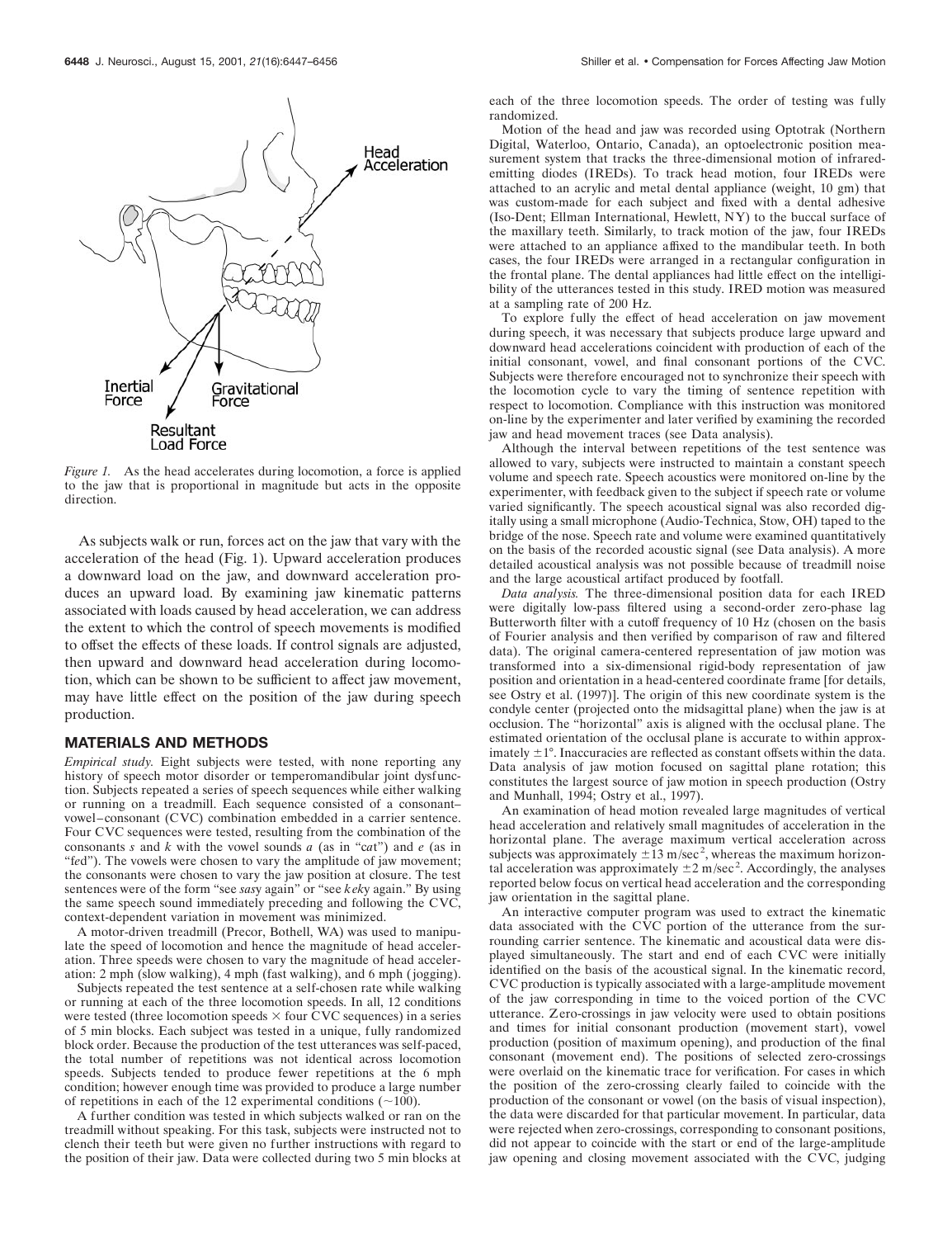

*Figure 2.* Subjects were successful in producing a range of vertical head accelerations at the consonant and vowel positions of the CVC utterance. This figure shows data from a single subject at the 4 mph locomotion speed for the utterance "*sas*." *A*, All jaw movements for the production of this CVC, isolated from the carrier sentence and time normalized to 100 samples. *B*, Head vertical acceleration coinciding in time with each of the jaw movements in *A*. It can be seen that there is no systematic relationship between the timing of jaw movement and head acceleration. *C, D*, Histograms of head acceleration coinciding with production of the vowel (*C*) and the first consonant (*D*). Positive accelerations are in the upward direction. In both cases a broad range of acceleration magnitudes and directions are observed. *deg*, Degree.

from the timing of the movement peak and the audio signal. Two to three percent of observations were omitted for this reason (see Discussion).

As noted above, subjects were instructed to avoid synchronizing their speech with the locomotion cycle so that production of the CVC would coincide with a range of upward and downward head accelerations. The distribution of head accelerations at the time of consonant and vowel production was examined for all subjects. This revealed a wide range of positive (upward) and negative (downward) accelerations, indicating that subjects were successful in following this instruction (Fig. 2).

The data were selected for analysis as follows. Values for jaw orientation and head vertical acceleration were obtained at the time of the first consonant, the vowel, and the second consonant. This was done separately for each repetition of the test utterance. In each of the four CVC conditions and three locomotion speeds, we selected for further analysis the observations associated with the 10 largest upward and 10 largest downward head accelerations. Recall that the overall goal of this study is to determine whether subjects compensate for the forces acting on the jaw that arise because of head acceleration (that is, whether jaw positions are maintained in spite of differences in the direction and magnitude of load). Thus, by examining the effects of only the largest head accelerations, we increase the likelihood of observing a difference in jaw position, which would constitute evidence against compensation.

In trials involving locomotion without speech, the data were selected on the basis of head acceleration. Successive maxima and minima corresponding to maximum upward and maximum downward head acceleration were identified. These values and the corresponding jaw orientations formed the data set for each locomotion speed. As in the case of locomotion with speech, at each locomotion speed, the observations associated with the 10 largest upward and 10 largest downward head accelerations were selected for further analysis.

A normalization procedure was performed to examine jaw orientation data across subjects. In the speech condition, the data were normalized



*Figure 3.* Schematic of the muscle model used in the simulation studies. *vel.*, Velocity.

separately for each initial consonant, vowel, and final consonant. The normalization involved calculating deviation scores by subtracting the mean separately for each of the experimental conditions (three locomotion speeds  $\times$  four CVC conditions). In the nonspeech condition, the jaw orientation data for each locomotion speed were converted to deviation scores using the mean of each condition, again on a per-subject basis. The procedure preserves differences in jaw orientation that arise because of direction and magnitude of head acceleration but expresses the effects of head acceleration about a transformed mean of zero. The procedure removes variability caused by factors such as the position of the jaw during production of the test utterances. For example, the jaw is in a lower overall position for the production of *k* than for the production of *s*. Moreover, individual subjects produce these same speech sounds with different jaw positions. The normalization corrects for these factors and permits comparisons across conditions and subjects.

*Simulation studies.* Computer simulations were performed to generate predicted patterns of jaw motion on the assumption that subjects make no adjustment to control signals to compensate for loads arising because of acceleration of the head. If the predicted patterns of jaw movement are comparable with those observed empirically, an absence of compensation would be indicated.

The simulation studies use a recently developed model of sagittal plane jaw and hyoid movement (Laboissiere et al., 1996). The model includes seven muscle groups corresponding to the masseter/medial pterygoid, anterior temporalis, posterior temporalis, lateral pterygoid, anterior digastric, posterior digastric, and sternohyoid [for schematic, see Laboissiere et al. (1996)]. These muscles contribute to motion in four kinematic degrees of freedom: the horizontal jaw position, sagittal plane jaw orientation (about an axis through the center of the mandibular condyle), hyoid bone horizontal position, and hyoid vertical position. The model includes neural control signals, position- and velocity-dependent reflexes, and muscle mechanical properties. It also includes jaw and hyoid bone dynamics (including forces acting on the jaw because of head motion) and realistic musculoskeletal geometry. The muscle mechanical model is a variant of the standard Hill model [for review, see Zajac (1989)] and includes force generation due to the contractile element (the dependence of force on muscle length and velocity), activation dynamics due to calcium kinetics, and the passive dependence of force on muscle length (Fig. 3). Modeled muscle geometry and anthropometrics are taken from standard anatomical sources (Scheideman et al., 1980; McDevitt, 1989). The reader is referred to Ostry et al. (1996) and Shiller et al. (1999) for other studies in which the jaw model is used in conjunction with experimental results.

The modeled control signals are based on the  $\lambda$  version of the equilibrium point (EP) hypothesis. According to this hypothesis, shifts in the equilibrium state of the motor system are used to produce movement. The shifts arise from a centrally specified change in  $\lambda$ , the muscle length at which motoneuron recruitment begins. Muscle activation and hence muscle force vary in proportion to the difference between the actual and threshold muscle length. Motion of the jaw to a new equilibrium position can be achieved via the coordination of  $\lambda$  values associated with individual muscles [for a detailed description of the EP formulation, see Feldman et al. (1990)].

In the present model, shifts in values of  $\lambda$  for multiple muscles are coordinated to produce motion of the jaw independently in each of its four kinematic degrees of freedom [for details, see Laboissiere et al. (1996)]. These coordinated commands to jaw muscles are analogous to the "R" command described in previous formulations of the model (Feldman, 1986; Feldman et al., 1990).

The ability to coactivate antagonist muscles independent of movement has been documented in both behavioral and physiological studies (Humphrey and Reed, 1983; Milner and Cloutier, 1993; Gribble and Ostry, 1998). Accordingly, in addition to the motor command used to produce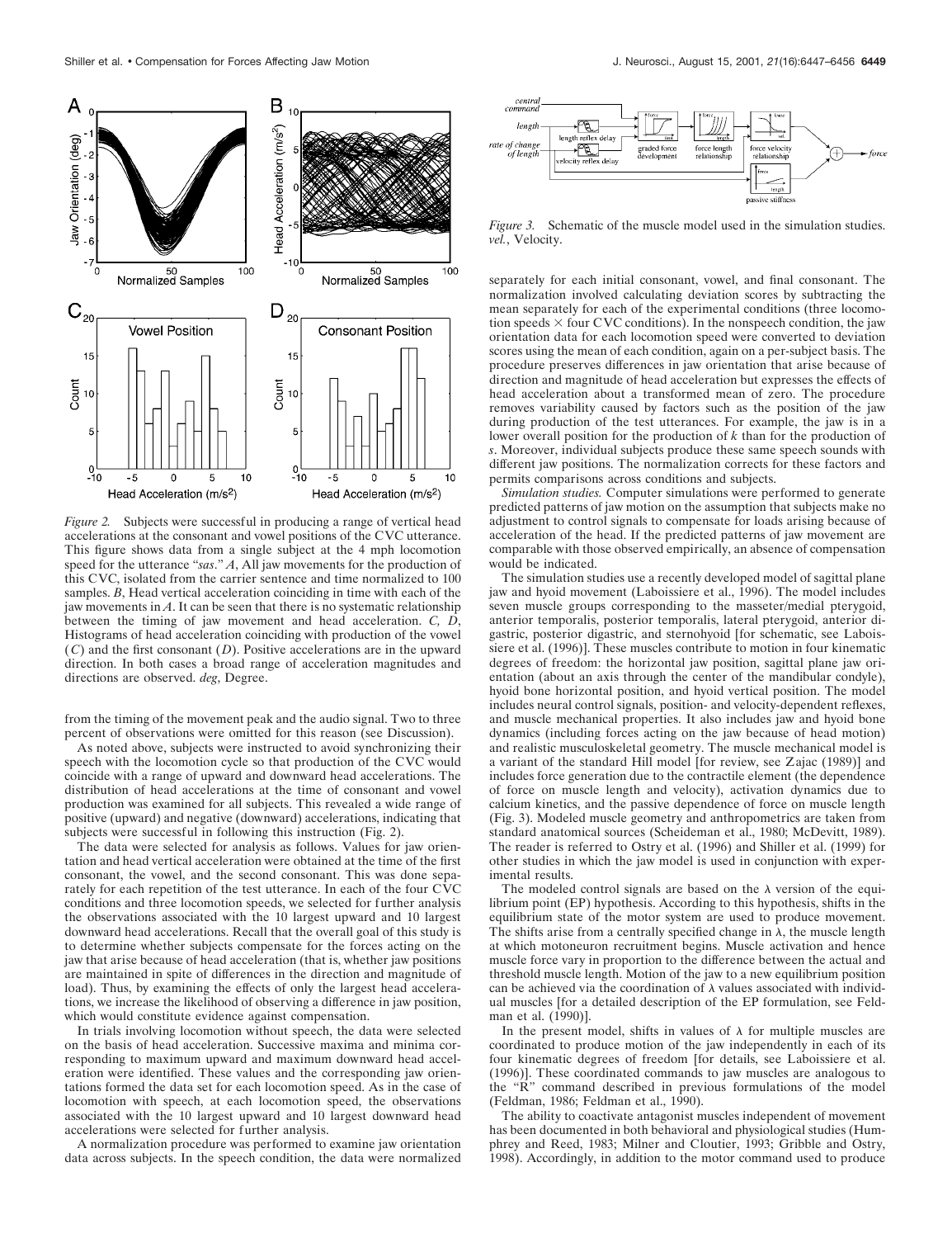

*Figure 4.* Mean vertical head acceleration  $(\pm 1 \text{ SE})$  at each of the three locomotion speeds for locomotion with speech (*solid line*) and locomotion alone (*dashed line*). The difference between speech and nonspeech conditions is not statistically significant at any locomotion speed.

movement, the model makes use of an independent set of  $\lambda$  shifts that specify the level of muscle coactivation (and hence jaw stiffness) without producing motion. This cocontraction command is analogous to the "C" command described in previous formulations of the model.

To produce speech-like jaw-opening and -closing movements, the simulations presented in this study use coordinated commands for jaw rotation and horizontal translation. A constant rate shift in the equilibrium orientation and equilibrium jaw position is assumed. Consistent with the empirical finding that jaw rotation and translation are time synchronized during speech (Ostry and Munhall, 1994), the specified jaw rotation and translation commands begin and end simultaneously in each opening and closing phase of jaw motion. A constant cocontraction command was used for all simulated movements. (The effects of different cocontraction levels on simulation results are presented in Results.)

# **RESULTS**

### **Empirical**

Head acceleration was manipulated by varying the speed of treadmill locomotion (2, 4, and 6 mph). It was verified that significant differences in head acceleration across locomotion speeds were produced in both the speech and nonspeech conditions. Figure 4 shows mean head acceleration averaged over subjects. Tukey tests were used to verify that for both speech and nonspeech conditions, all pairwise differences were significant  $(p < 0.01$  in all cases).

Data from a single subject are shown in Figure 5. Figure 5*A* shows vertical head acceleration (*bottom trace*) and the corresponding jaw orientation (*top trace*) for locomotion without speech (6 mph condition). Jaw orientation is shown relative to the angle at occlusion, with the negative direction corresponding to jaw opening. Head acceleration results in forces to the jaw that act in the opposite direction. Here, the effects can be clearly seen as a phasic change in jaw orientation related to the timing and magnitude of head acceleration. Downward head accelerations (negative) are associated with higher jaw positions, and upward head accelerations (positive) are associated with lower jaw positions. Figure 5*B* shows the pattern of jaw orientation associated with the repeated utterance "see *sas*y again" while the head is stationary, that is, in the absence of locomotion. The large-



*Figure 5. A*, Vertical head acceleration (*bottom trace*) and the corresponding jaw orientation (*top trace*) for locomotion without speech (6 mph condition). Positive head accelerations are in the upward direction. Jaw opening is in the negative direction. The effect of head acceleration on the jaw can be seen as a phasic change in jaw orientation related to the timing and magnitude of head acceleration. *B*, The pattern of jaw orientation associated with the repeated utterance "see *sas*y again" while the head is stationary. *C*, Jaw orientation and head acceleration for speech and locomotion combined. In *B* and *C*, the production of the CVC is indicated with a *horizontal line* above the jaw movement *trace*.



*Figure 6.* The pattern of jaw motion related to vertical head acceleration during locomotion without speech. *Bottom*, Mean vertical head acceleration (upward accelerations are positive). *Top*, The corresponding mean jaw orientation (the *downward* direction on the figure corresponds to jaw opening). The *width* of the *trace* indicates  $\pm 1$  SE (for head acceleration, the *lines* are *thicker* for visualization purposes because the magnitude of SE was extremely small).

amplitude opening and closing movement of the jaw, indicated by a *horizontal line*, is associated with the CVC sequence *sas*. Figure 5*C* shows jaw orientation and head acceleration when speech and locomotion are combined.

An example of the relationship between jaw motion and vertical head acceleration is shown for a single subject in Figure 6. The figure shows the pattern for locomotion in the absence of speech. The plots were generated as follows. The raw data consisted of multiple cycles of head acceleration and associated jaw movement. Successive maxima in upward head acceleration (positive direction) were identified, and individual cycles of head acceleration were extracted. The jaw orientation traces corre-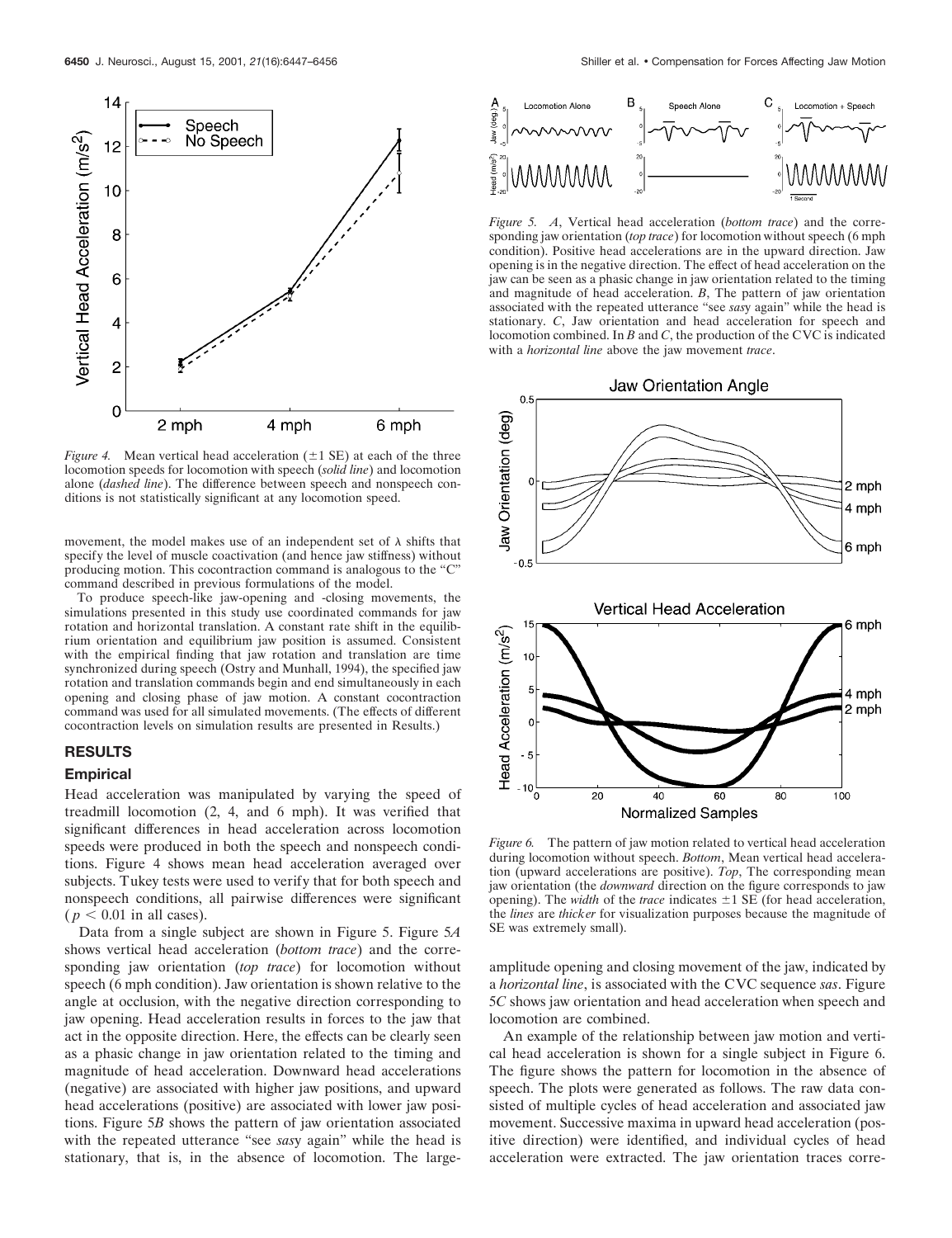

*Figure 7.* Results averaged over subjects for locomotion without speech. Mean head acceleration is plotted on the *x*-axis (upward acceleration is positive), and the corresponding mean jaw orientation  $(\pm 1 \text{ SE})$  is shown on the *y*-axis (the downward direction is jaw opening). The *three lines* show the jaw orientations associated with three magnitudes of head acceleration. It can be seen that differences in jaw orientation at each locomotion speed vary directly with the magnitude of head acceleration. Note that in the 2 and 4 mph conditions, SEs are less than the size of the *plotted symbols*. Also note that estimates of variability in head acceleration at each locomotion speed are shown in Figure 4.

sponding in time to cycles of head acceleration were also selected. For each of the three locomotion speed conditions, the jaw and head acceleration data for each cycle were linearly time normalized to 100 samples and then averaged across cycles at each point in time. The *bottom panel* of Figure 6 shows mean vertical head acceleration, and the *top panel* shows the corresponding mean jaw orientation. A temporal coupling between head and jaw motion can be seen, with changes in jaw orientation related to the magnitude of vertical head acceleration. It should be noted that the time-normalized records of Figure 6 show the cycle durations as equal to highlight the increase in the amplitude of jaw movement across locomotion speeds. In fact, cycle durations differ with locomotion speed.

Figure 7 shows mean values across subjects for locomotion in the absence of speech. Head acceleration is shown on the *x*-axis, with positive values corresponding to acceleration in the upward direction. Jaw orientation is plotted on the *y*-axis. The orientation values are presented on an axis centered about the overall mean, such that the positive direction is toward occlusion (higher jaw elevation) and the negative direction is away from occlusion (lower jaw elevation). The *three lines* of Figure 7 show mean values corresponding to the 2, 4, and 6 mph locomotion speeds. The figure shows that at all three speeds, upward head acceleration is associated with a lower jaw position, whereas downward head acceleration is associated with a higher jaw position. Moreover, jaw orientation varies with the magnitude of head acceleration. It should be noted that the *lines* connecting values of jaw orientation at each locomotion speed are provided as an aid to visualization. Jaw orientations associated with intermediate values of head acceleration were not examined.

Statistical analyses were performed by use of a repeated mea-



*Figure 8.* Results averaged over subjects for locomotion with speech. *Left, Right*, Mean jaw displacement  $(\pm 1 \text{ SE})$  associated with three levels of head acceleration during production of the initial (*left*) and final (*right*) consonants. Positive head accelerations are in the upward direction; jaw opening is downward. Both *panels* show that head acceleration has little effect on jaw orientation at any of the three locomotion speeds. *Middle*, The effect of head acceleration on the jaw during production of the vowel. Here, again, there is little effect in the 2 and 4 mph conditions and a small but significant effect at the 6 mph speed (see Results). Note that in some cases SEs are less than the size of the *plotted symbols*.

sures ANOVA and *post hoc* comparisons of pairwise means using Tukey's method. Jaw orientation varied significantly with the direction of head acceleration. Overall, the jaw was lower during upward acceleration than during downward acceleration ( $p <$ 0.01). Differences in jaw orientation between upward and downward acceleration were similarly reliable at each of the three locomotion speeds ( $p < 0.01$ ). Finally, we examined whether the size of the effect, that is, the difference in jaw orientation between upward and downward head acceleration, differed significantly between the three locomotion speeds. Significant differences were found between the 2 and 6 mph conditions ( $p < 0.01$ ) and between the 4 and 6 mph conditions ( $p < 0.01$ ), but no difference was found between the 2 and 4 mph conditions.

Mean values across subjects for the experimental condition involving locomotion during speech production are shown in Figure 8. Data are averaged across all four CVC conditions and are presented separately for the vowel and two consonant positions associated with production of the CVC. Each *panel* shows mean jaw orientations at the three locomotion speeds. As in Figure 7, the *three lines* correspond to the effects of locomotion on the jaw at 2, 4, and 6 mph. It can be seen that, in all but one case, the direction and magnitude of head acceleration have little effect on jaw orientation. In the case of vowel production (Fig. 8, *middle*) at the 6 mph condition, the effect of head acceleration on jaw orientation is somewhat larger.

ANOVA was performed separately to assess the effects of head acceleration on jaw orientation for each of the two consonants and the vowel. In these analyses, no differences were found in jaw orientation between upward and downward head acceleration at either consonant position. In the case of vowel production, a significant difference in jaw orientation was observed only in the 6 mph condition ( $p < 0.05$ ).

Figure 9 shows results for locomotion with speech for each of the four phonetic conditions separately. Each CVC is shown in a separate *column*. In general, the magnitude of the effect of head acceleration on jaw orientation is small. However, when the data were examined in detail, a number of statistically reliable differences were observed on the basis of *post hoc* tests. Specifically, during production of the initial and final consonants, differences were found for the CVC conditions *sas* and *sos*. Pairwise comparisons of means for the initial and final consonant indicated significant differences in jaw orientation at the 6 mph condition,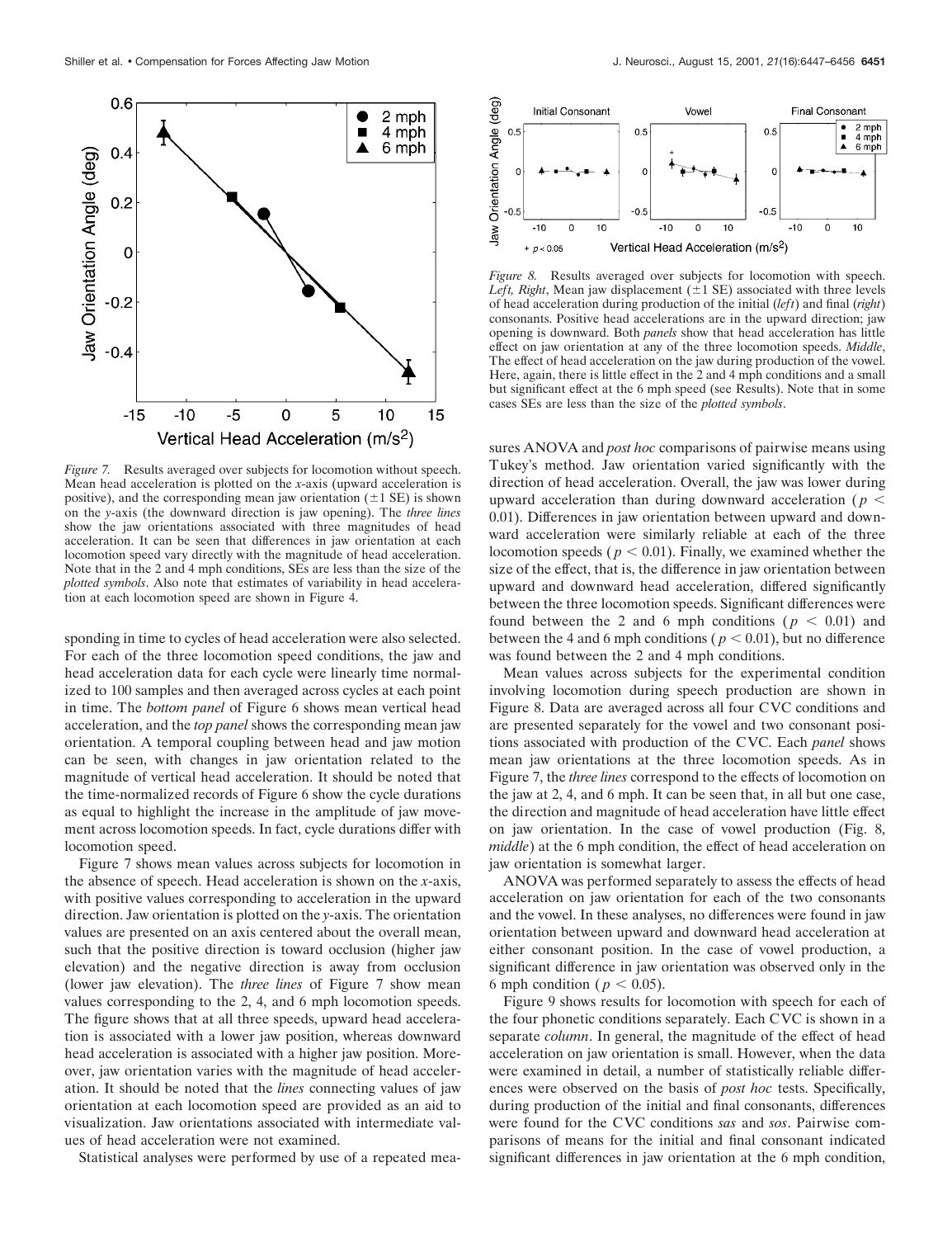

*Figure 9.* Average results for locomotion with speech, shown for each of the four phonetic conditions separately. Data from each CVC condition are shown in a separate *column*. Each *panel* shows mean jaw displacement  $(\pm 1 \text{ SE})$  associated with three levels of head acceleration during production of either the initial consonant (*top tow*), vowel (*middle row*), or final consonant (*bottom row*). In general, the magnitude of the effect of head acceleration on jaw orientation is small. Significant effects are indicated. SEs are less than the size of the *plotted symbols* in some cases.

as well as in the 4 mph condition for production of the initial consonant in *sas* ( $p < 0.01$ ). In the case of vowel production, a single statistically significant difference was observed [for the phonetic condition  $k \circ k$  at the 6 mph locomotion speed ( $p <$ 0.05)]. Note that although statistically reliable, these differences are small.

The possibility exists that observed differences in jaw orientation between speech and nonspeech conditions may be caused by differences in the magnitude of head acceleration. We tested for this by examining head accelerations directly. Specifically, an examination of the mean maximum upward and downward head acceleration at each of the three locomotion speeds revealed no statistically reliable differences between the speech and nonspeech conditions (Fig. 4). The mean magnitudes of maximum head acceleration for locomotion without speech were  $\pm 2.24$ ,  $\pm$ 5.43, and  $\pm$ 12.29 m/sec<sup>2</sup> for the 2, 4, and 6 mph conditions, respectively. The mean magnitudes of maximum head acceleration for locomotion with speech were  $\pm 1.90$ ,  $\pm 5.22$ , and  $\pm 10.79$ m/sec<sup>2</sup>. This suggests that differences in jaw orientation between speech and nonspeech conditions are not attributable to different magnitudes of head acceleration in the two conditions.

The magnitude of jaw movements during speech has been shown to be affected by both speaking rate and speech volume (Ostry et al., 1997). We performed two separate control studies to determine the extent to which these variables were correlated with head acceleration. The aim was to assess whether observed changes in jaw orientation might be attributable to these possible confounding factors. As a measure of speech rate, we used the mean duration of jaw movements associated with CVC production. The measure of speech volume was taken to be the mean amplitude of the rectified acoustic signal calculated over the voiced portion of the vowel. Analyses were performed separately for each subject. Pearson product–moment correlation coefficients were computed across all experimental conditions (three locomotion speeds  $\times$  four CVC conditions) to measure the relationship between (1) speech rate and the magnitude of vertical head acceleration at the initial consonant, vowel, and final con-



*Figure 10.* Simulation results for locomotion in the absence of speech. Control signals are not adjusted to take into account the effect of head acceleration on jaw orientation. Peak head acceleration is plotted on the *x*-axis (positive head accelerations are in the upward direction), and the corresponding jaw orientation is shown on the *y*-axis (the *downward* direction in the figure corresponds to jaw opening). The *three lines* show the simulated jaw displacement associated with three magnitudes of head acceleration (corresponding to the three locomotion speeds tested empirically). The direction and magnitude of the predicted effect at all three locomotion speeds are comparable with those observed empirically.

sonant and (2) speech volume and vertical head acceleration at the initial consonant, vowel, and final consonant. None of these relationships was found to be statistically reliable ( $p > 0.05$ ).

#### **Simulations**

Two sets of simulations were performed in which the jaw model was used to predict the consequences of using control signals that are not adjusted to take into account the effect of vertical head acceleration on jaw orientation. The observed pattern of head acceleration associated with locomotion was approximated in the simulations by a sine wave, with the magnitude and frequency adjusted to match the empirical patterns reported above. The three magnitudes of maximum head acceleration were  $\pm 2.07$ ,  $\pm$ 5.33, and  $\pm$ 11.54 m/sec<sup>2</sup> for the 2, 4, and 6 mph conditions, respectively. The three corresponding frequencies were 1.60, 2.10, and 2.66 Hz. These values correspond to overall means across subjects, including speech and nonspeech conditions.

In the first set of simulations, the jaw equilibrium orientation was held constant at 3° relative to occlusion, while the head accelerated upward and downward. This is analogous to the experimental condition in which subjects were walking or running on the treadmill without producing speech. The simulation results are shown in Figure 10. Peak vertical head acceleration is plotted on the *x*-axis, and the corresponding jaw orientation (relative to the specified orientation of 3°) is shown on the *y*-axis. The three sets of values show the simulated jaw displacement associated with the three magnitudes of head acceleration. In all cases, an upward head acceleration (positive) is associated with a lower position of the jaw, and a downward head acceleration (negative) is associated with a higher jaw position. The predicted magnitude of jaw displacement is shown to vary directly with the magnitude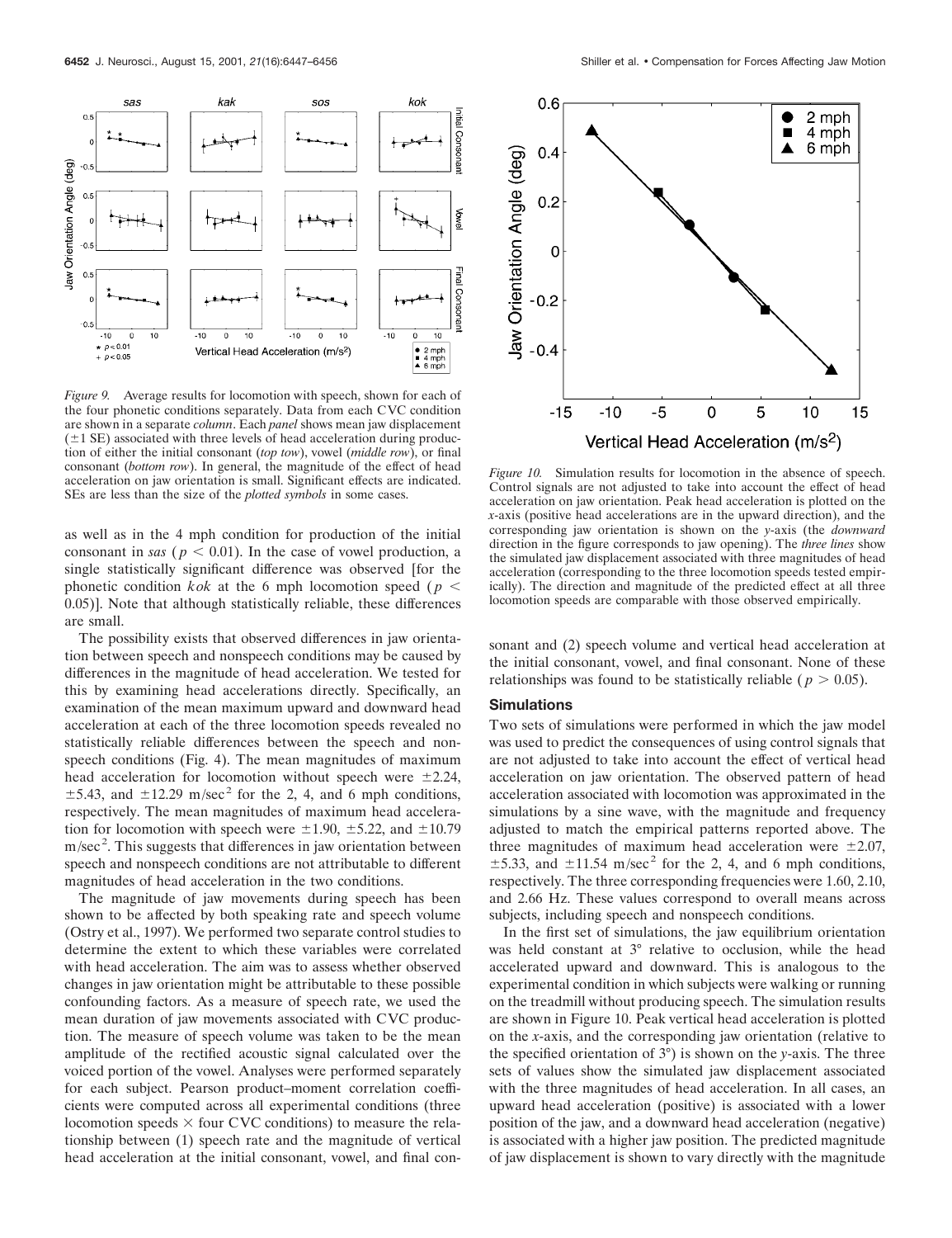

*Figure 11.* Sample of simulation results for locomotion with speech in the 4 mph condition. *Bottom*, Simulated head acceleration. *Top*, The corresponding jaw orientation (*solid lines*), along with a single control signal to the jaw (*dashed line*). The two head acceleration records provide the maximum upward (shown as a *thin line*) and downward (shown as a *thick line*) acceleration at the "vowel" position of the jaw-opening and -closing movement. It can be seen that maximum upward head acceleration at the vowel position produces a lower jaw position, and maximum downward head acceleration produces a higher jaw position. *acc* or *Accel.*, Acceleration; *Max.*, maximum.

of head acceleration. Overall, the direction and magnitude of the predicted effect at all three locomotion speeds are comparable with those observed empirically.

A second set of simulations was used to generate predictions relating to the experimental condition of locomotion with speech. As in previous studies using the model (Laboissiere et al., 1996; Ostry et al., 1996; Shiller et al., 1999), we have used a control signal consisting of constant rate changes in the equilibrium orientation of the jaw coordinated with a constant rate shift in jaw horizontal equilibrium position (Fig. 11, *top*). This reproduces a naturalistic pattern of jaw motion in which movement amplitude is in the range of  $4^{\circ}$  and CVC duration is  $\sim$ 300 msec.

As in the first set of simulations described above, the simulated jaw movements were combined with three magnitudes of vertical head acceleration to model the effects of head movement on the jaw. The relative timing of head acceleration and jaw motion was varied to expose the jaw to a full range of upward and downward head accelerations. Specifically, for a given magnitude of head acceleration, simulations were repeated with the head acceleration signal phase shifted in increments of 5°. This allowed us to produce large upward and large downward head accelerations at each of the points of interest in the speech sequence (the initial and final consonants and the vowel).

Figure 12 shows an example of the procedure used to score the simulation results. In the figure, a subset of the simulated jaw



*Figure 12.* Example showing the procedure for scoring the simulated effects of head acceleration on jaw orientation. Three CVC positions (*thick vertical lines*) are identified on the basis of the jaw trajectory in the absence of head motion (*thick line*). A subset of simulated jaw movements during locomotion (4 mph) are shown with *thin lines*. The simulations are generated by shifting the timing of head acceleration relative to jaw movement.

movements is shown for the 4 mph condition. Jaw motion in the absence of head movement is also shown as a *thick line*. Initial consonant, vowel, and final consonant positions are selected using this reference trajectory on the basis of zero-crossings in jaw velocity (indicated by *thick vertical lines*). At each of these three points, jaw orientations corresponding to maximum upward and maximum downward head acceleration are selected. This provides a prediction of the magnitude of the effect of head acceleration on jaw orientation. This entire procedure was repeated for each of the three magnitudes of maximum head acceleration associated with the three locomotion speeds.

Simulation results for the 4 mph locomotion condition are shown in Figure 11. The *bottom panel* shows simulated vertical head acceleration, and the *top panel* shows the corresponding jaw orientation (*solid lines*), along with the specified control signal to the jaw (*dashed line*). The two head acceleration records in the *bottom panel* are those for which the maximum upward acceleration (*thin line*) and maximum downward acceleration (*thick line*) correspond in time to the vowel position of the jaw-opening and -closing movement. The resulting effect on jaw orientation is shown in the *top panel*. It can be seen that upward head acceleration is associated with a lower predicted jaw position at the vowel. Downward head acceleration is seen to result in a higher predicted jaw position.

The overall simulation results are presented in Figure 13. Only data for the vowel and the initial consonant are shown because the results for the two consonant positions were nearly identical. The simulations predict that in the absence of any change in control signals to the jaw, there should be an effect of head acceleration on jaw orientation that is similar in magnitude to that observed in locomotion without speech. When the head is accelerating in the downward direction, the jaw is displaced upward, and when the head accelerates in the upward direction, the jaw is displaced downward. The magnitude of the effect on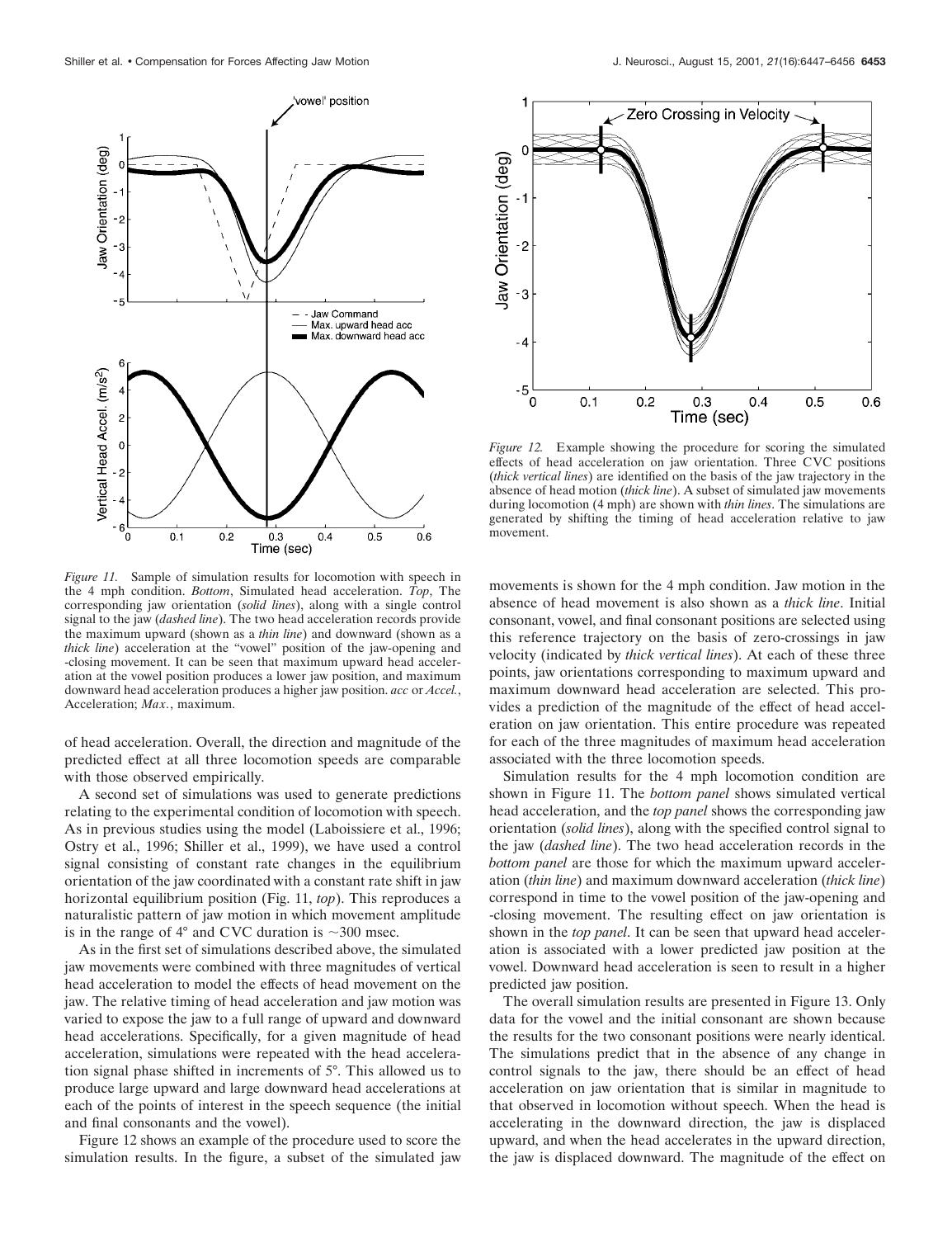

*Figure 13.* Simulation results for locomotion with speech shown for the initial consonant and vowel positions of the jaw-opening and -closing movement. The simulations predict that in the absence of compensation, an effect of head acceleration will be observed at both the consonant and vowel positions that is similar in magnitude to that observed in locomotion without speech.



*Figure 14.* Results of the sensitivity analysis to test the influence of the cocontraction level (ranging from 5 to 50 N) on the model predictions. The level of cocontraction is shown to influence the magnitude of the effect of head acceleration on jaw orientation, with higher cocontraction levels reducing the effect.

jaw orientation is shown to increase with the magnitude of head acceleration.

For all simulations presented here, a constant cocontraction level of 10 N (average modeled muscle force) was used. This value has been used previously in a number of simulation studies (Laboissiere et al., 1996; Ostry et al., 1996; Shiller et al., 1999) and was originally chosen by matching simulated jaw kinematics to a range of empirical data that are independent of the present study. In the present study, with a cocontraction value of 10 N, we obtained simulation results that quantitatively match the empirical data. Specifically, the magnitude of changes to jaw orientation that arise because of head acceleration was similar in both simulated and empirical conditions of locomotion without speech.

A sensitivity analysis was performed to test the influence of changes in cocontraction level (ranging from 5 to 50 N) on the model predictions described above. As expected, the level of cocontraction altered the magnitude of the effect of head acceleration on jaw orientation (Fig. 14). A cocontraction level of 5 N produced an effect on jaw orientation that was approximately double the magnitude of that observed empirically in locomotion without speech. A 50 N cocontraction level resulted in effects on jaw orientation that were approximately half as large. Nevertheless, at all cocontraction levels, an effect of head acceleration on jaw orientation was present. Furthermore, the magnitude of the

effect on the jaw varied directly with the magnitude of head acceleration, and the direction of the effect remained unchanged; in all cases the jaw was displaced in a direction opposite that of vertical head acceleration.

# **DISCUSSION**

In this study, we examined whether subjects adjust their control of jaw movements in speech to account for loads arising because of head acceleration during locomotion. When subjects walked or ran without speaking, jaw orientation was significantly affected by the direction and magnitude of head acceleration. Upward head acceleration produced a downward load on the jaw that resulted in lower jaw positions. Downward head acceleration had the opposite effect. The magnitude of the effect on jaw position varied directly with the magnitude of head acceleration. Thus under these conditions, compensation for acceleration-dependent loads was either absent or incomplete.

When locomotion was combined with speech, the effect of head acceleration on jaw orientation was examined at the initial consonant, vowel, and final consonant during the production of four different CVCs. In comparison with locomotion without speech, the effect of head acceleration on jaw position during production of the CVC was very small. Head acceleration significantly affected jaw motion only for the largest head accelerations tested (6 mph condition) and only during vowel production. However, even in this case, the size of the effect was smaller in magnitude than that observed during the slowest locomotion speed (2 mph) in the nonspeech condition. Subjects thus appear to have been compensating for loads associated with head acceleration when producing jaw movements in speech.

We used a physiologically realistic model of the jaw to predict what would be observed in the absence of compensation. Specifically, we examined the predicted magnitude of the effect of head acceleration on jaw orientation when motor commands are not adjusted to take into account head acceleration-dependent loads. In the absence of compensation, simulations of locomotion with and without speech predicted the same effect of head acceleration on jaw orientation. In both cases, jaw orientation varied with the magnitude and direction of head acceleration, corresponding closely to the empirical data for locomotion without speech. The simulation results thus stand in contrast to the empirical results for locomotion with speech, supporting the idea that subjects compensate for self-generated loads acting on the jaw in speech.

An analysis was performed of the sensitivity of model predictions to the level of muscle cocontraction. The sensitivity analysis examined cocontraction levels ranging from 5 to 50 N; a value of 10 N was used for predictions shown in Figures 10 and 13. The effect on the jaw of head acceleration was shown to vary in magnitude with the level of cocontraction such that higher levels of cocontraction were associated with a smaller size of the effect, and vice versa. This raises the interesting possibility that subjects may have used higher levels of cocontraction (and hence greater stiffness) to reduce the effect of head acceleration on the jaw during speech. Indeed, there is some empirical evidence that jaw muscle activity during speech is characterized by antagonist coactivation (Moore et al., 1988). Moreover, there is also evidence in studies of single-joint arm movement that increases in muscle coactivation can be used to offset the effects of load (Latash, 1992; Milner and Cloutier, 1993). In the model, however, a reduction of the size of the effect to a level comparable with that observed empirically during speech would require high levels of muscle cocontraction ( $\sim$ 50 N of average muscle force).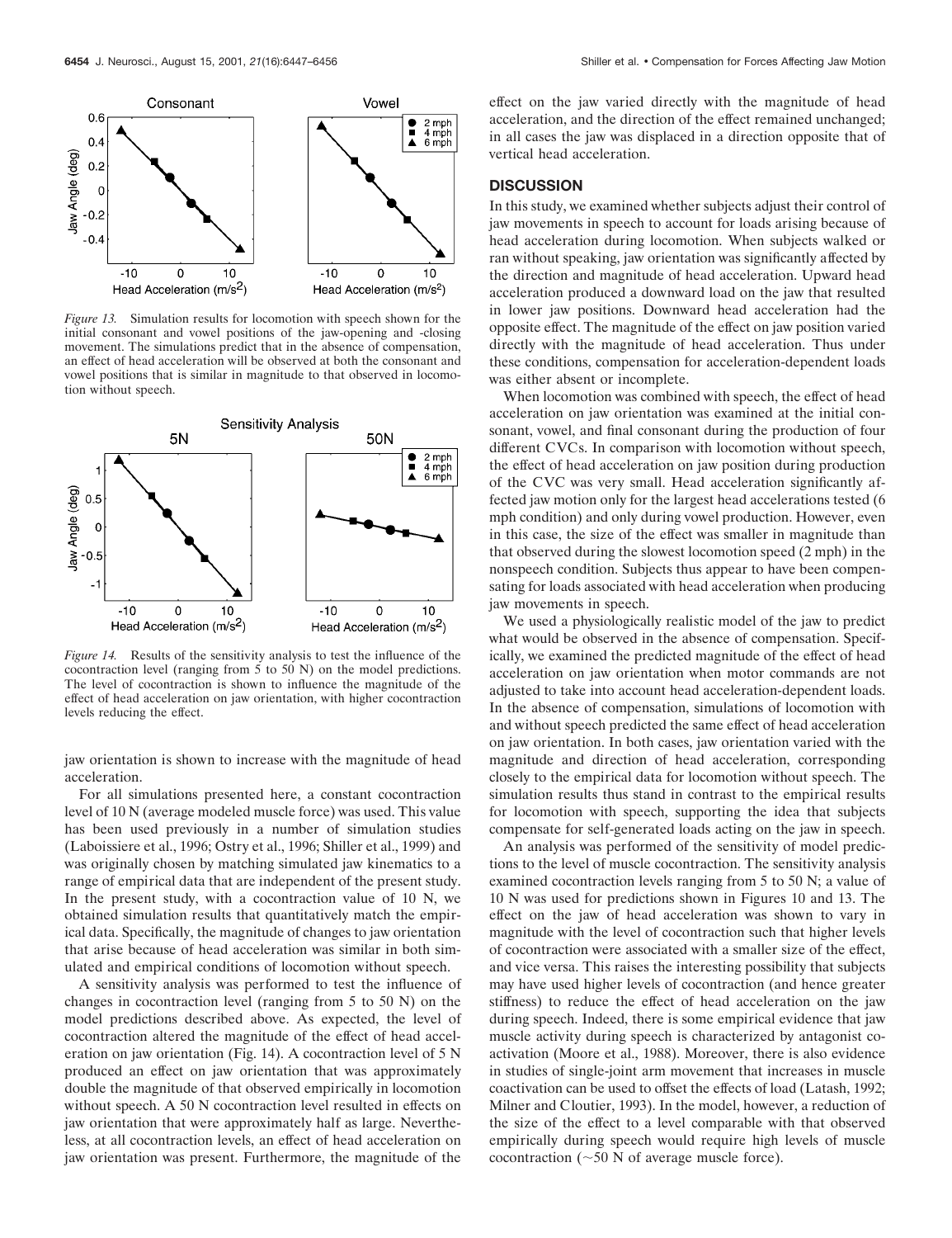It is also possible that subjects explicitly adjusted the timevarying control of the jaw to counteract the effect of head acceleration. Evidence of adjustment for movement-dependent loads has been reported previously in work on voluntary arm movement. In particular, predictive adjustments to EMG patterns that offset the effects of joint interaction torques have been observed in multijoint arm movement (Sainburg et al., 1993; Almeida et al., 1995; Cooke and Virji-Babul, 1995; Sainburg et al., 1995; Gribble and Ostry, 1999; Koshland et al., 2000).

Motion-dependent loads to the jaw have been studied previously in locomotion (Murray, 1967; Lund et al., 1984). In both cats and humans, the intrinsic stiffness of jaw muscles and stretch reflexes have been shown to counteract loads associated with head motion (Lund et al., 1984). Other reflex-based compensations may arise in vestibular receptors and neck muscles that influence jaw-closer motoneurons (Funakoshi and Amano, 1973; Griffiths et al., 1983). In the present empirical study, compensation was not observed when locomotion alone was tested; jaw position varied directly with the magnitude and direction of head acceleration. This indicates that in the absence of overall changes to reflex excitability in the context of speech, the effect of reflexes and muscle mechanical properties are insufficient to compensate fully for the effect of head motion on the jaw. The simulations are consistent with this conclusion, because the model, which includes passive muscle stiffness and active muscle mechanical properties as well as activation because of the stretch reflex, predicts an effect of head acceleration on jaw position even at the slowest locomotion speed. It remains unknown whether reflex excitability of jaw muscles is comparable in speech and nonspeech conditions.

Head movement during locomotion has been examined in a number of previous studies, many of which have demonstrated that during the step cycle, the head not only translates vertically through space (to a degree that depends on locomotion speed) but also rotates in the sagittal plane (Bloomberg et al., 1992; Crane and Demer, 1997; Hirasaki et al., 1999). An important feature of these studies is that subjects were instructed to fixate a visual target while walking or running. The head rotation thus appears compensatory in nature; the effect of upward or downward head translation on visual fixation is offset by a sagittal plane rotation of the head in the opposite direction. In the present study, as in naturally occurring locomotion, subjects were not instructed to fixate visually. As a result, head orientation in the present study showed no systematic relationship to the timing and magnitude of vertical head acceleration.

Motorized treadmills are routinely used to study a wide range of physiological variables associated with locomotion. Nevertheless, it is reasonable to suspect that there may be differences between treadmill and overground locomotion. In previous studies, it has been found that compared with overground locomotion, treadmill locomotion involves a shorter stride length and increased stride frequency (by  $\sim$  7–10%) (Elliott and Blanksby, 1976; Murray et al., 1985; Stolze et al., 1997; Wank et al., 1998). Such differences indicate that treadmill locomotion might involve a smaller amplitude of vertical head acceleration compared with overground locomotion. Nevertheless, in the present study, the magnitude of head acceleration was sufficient to affect jaw orientation during locomotion without speech. Furthermore, the magnitude of the effect on jaw orientation was apparently sufficient to provoke subjects to compensate during speech production.

We have demonstrated by use of the model that changes to the cocontraction level might contribute in some part to the observed compensation for the effects of head motion on the jaw during speech. More generally, the compensation might arise via a combination of changes to the cocontraction level and accompanying anticipatory changes to the time-varying motor command underlying jaw movement. In addition, changes in the excitability of jaw muscle motoneurons to feedback from sensors may play a role. The specific balance of these sources of compensation may be explored via a combination of empirical studies involving recordings of jaw muscle activity in conjunction with modeling studies in which changes in the form of the control signal are inferred by matching model predictions to corresponding empirical patterns of jaw motion (see Gribble and Ostry, 2001).

In the condition in which speech was combined with locomotion, a potential issue arises related to the data selection procedure. The analyses in the present study are based on the selection of specific points within the jaw kinematic record corresponding to consonant and vowel production, identified on the basis of zero-crossings in jaw velocity. Head acceleration potentially affects the kinematic pattern of the jaw and hence might influence the position and timing of these points. Specifically, the presence of head acceleration might lead to situations in which the jaw does not reach zero velocity during consonant production immediately before or after the large-amplitude movement associated with vowel production. In the present study this occurred infrequently (2–3% of cases), and in those cases the data were excluded from analysis. For the most part, jaw movements in the presence of locomotion had the same general form as did those in the absence of locomotion, and hence the use of zero-crossings in velocity as a selection criterion introduced few problems.

The generality of the compensation observed here to jaw movement in speech as opposed to other articulators and other orofacial behaviors remains unknown. In future work, it would be worthwhile to investigate whether compensation for head acceleration during locomotion extends to other articulators such as the tongue or the lips. Additionally, it may be the case that compensation is not specific to speech but can be found in other goal-directed behaviors such as mastication.

#### **REFERENCES**

- Abbink JH, van der Bilt A, Bosman F, van der Glas HW (1998) A comparison of jaw-opener and jaw-closer muscle activity in humans to overcome an external force counteracting jaw movement. Exp Brain Res 118:269–278.
- Abbink JH, van der Bilt A, Bosman F, van der Glas HW, Erkelens CJ, Klaassen MFH (1999) Comparison of external load compensation during rhythmic arm movements and rhythmic jaw movements in humans. J Neurophysiol 82:1209-1217.
- Almeida GL, Hong DA, Corcos D, Gottlieb GL (1995) Organizing principles for voluntary movement: extending single-joint rules. J Neurophysiol 74:1374–1381.
- Bloomberg JJ, Reschke MF, Huebner WP, Peters BT (1992) The effects of target distance on eye and head movement during locomotion. Ann NY Acad Sci 656:699–707.
- Conditt MA, Gandolfo F, Mussa-Ivaldi FA (1997) The motor system does not learn the dynamics of the arm by rote memorization of past experience. J Neurophysiol 78:554–560.
- Cooke JD, Virji-Babul N (1995) Reprogramming of muscle activation patterns at the wrist in compensation for elbow reaction torques during planar two-joint arm movements. Exp Brain Res 106:177–180.
- Crane BT, Demer JL (1997) Human gaze stabilization during natural activities: translation, rotation, magnification, and target distance ef-fects. J Neurophysiol 78:2129–2144.
- De Wolf SD, Slijper H, Latash ML (1998) Anticipatory postural adjustments during self-paced and reaction time movements. Exp Brain Res 121:7–19.
- Elliott BC, Blanksby BA (1976) A cinematographic analysis of overground and treadmill running by males and females. Med Sci Sports 8:84–87.
- Feldman AG (1986) Once more on the equilibrium-point hypothesis (lambda model) for motor control. J Mot Behav 18:17–54.
- Feldman AG, Adamovich SV, Ostry DJ, Flanagan JR (1990) The origin of electromyograms: explanations based on the equilibrium point hy-